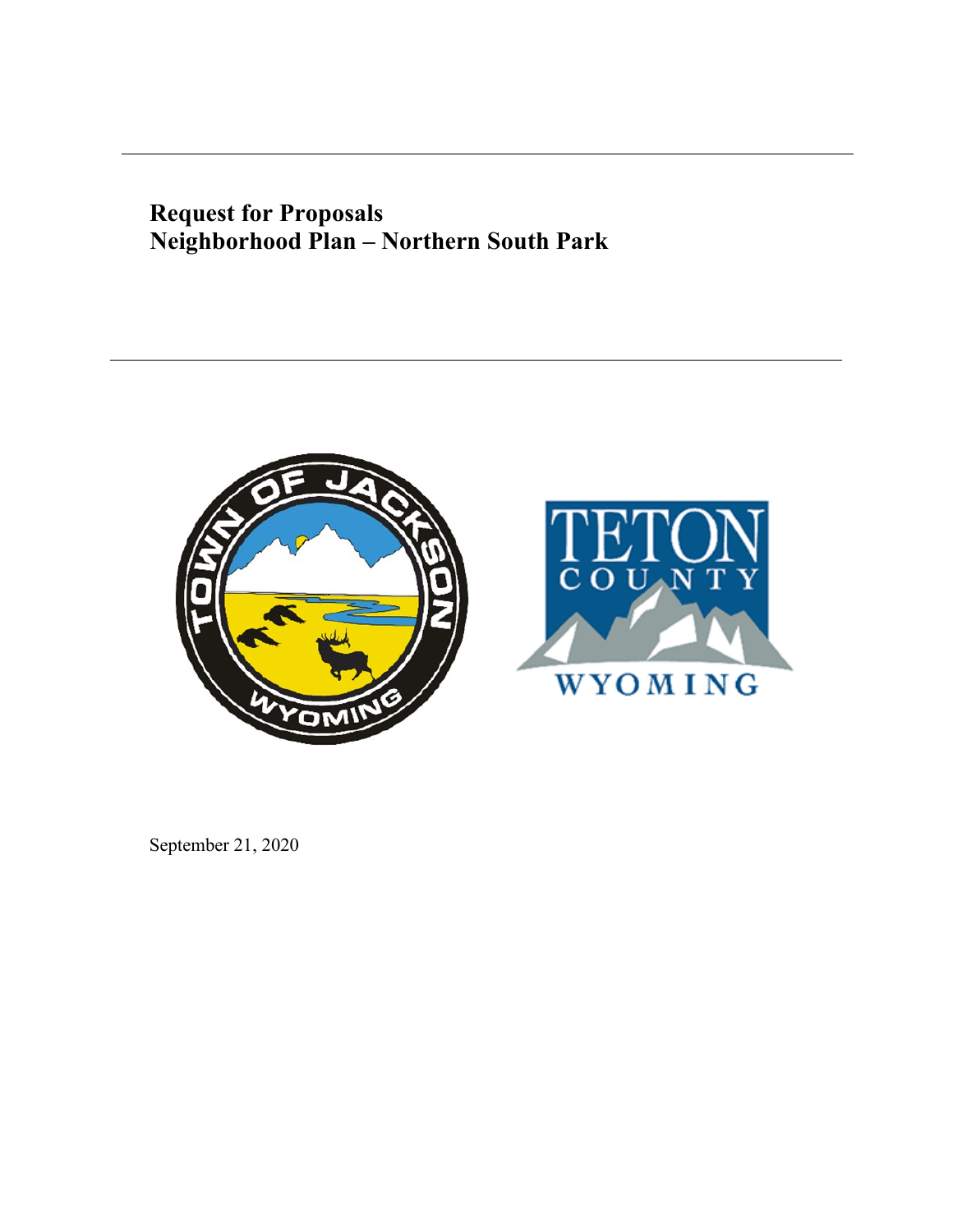# **SECTION ONE: INTRODUCTION**

Teton County intends to enter a contract with a consultant to develop a Neighborhood Plan for approximately 225 acres of land located in the unincorporated area of Teton County, Wyoming immediately adjacent to the corporate boundaries of the Town of Jackson.

The Town of Jackson is the sole municipality within Teton County, Wyoming. The Town of Jackson and Teton County conduct joint planning through their joint 2012 Comprehensive Plan.

Teton County and the Town of Jackson (County and Town) are seeking a qualified, multi‐ disciplinary planning consulting firm to develop a neighborhood plan (the Plan) for the Northern South Park area. Interested firms and consultants should have significant expertise in neighborhood planning, affordable housing, and multi-model transportation. The Plan will provide a holistic approach to the future development on 225 acres of undeveloped land that will complement and enhance existing residential development in Teton County and the Town of Jackson (see the map on the following page for the area labeled 5.6 in dark pink). The County and Town seek the services of a team with considerable experience in community engagement/participation, visioning, planning, design, affordable housing, transportation, and market analysis to develop the neighborhood plan.

The Plan will focus on physical design, both public and private realm and site planning, as well as developing the related policies and tools necessary for successful implementation. The primary goal is to develop a community vision for this area, and to expand the affordable and workforce housing development opportunities in the community consistent with the vision and chapter goals identified in the soon to be updated 2012 Jackson/Teton County Comprehensive Plan. The Plan will include an implementation component describing a path forward for the rezoning and development of the area.

The result of this process will be to create a neighborhood planning document consistent with the 2012 Jackson/Teton County Comprehensive Plan, Jackson Teton County Integrated Transportation Plan and Jackson/Teton County Housing Action Plan, all found at [www.jacksontetonplan.com.](http://www.jacksontetonplan.com/) Joint long-range planning staff will manage and direct the work of consultants, with public participation and involvement sought at strategic steps along the way. The contractual relationship will be between the consultant and Teton County.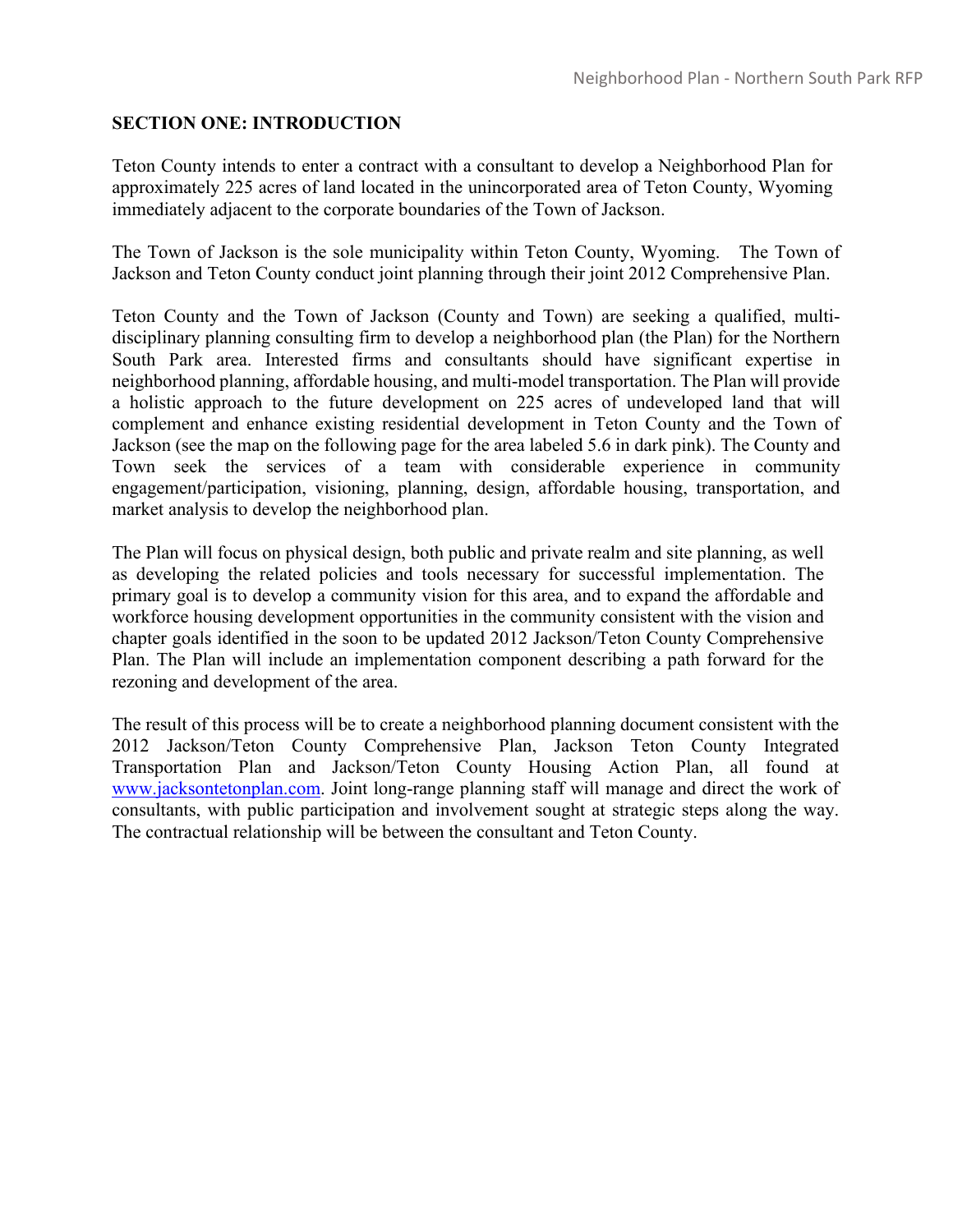

# **Background Information**

Teton County is a year-round resort community, located in the northwestern corner of Wyoming. In the summer, tourists experience our County as the southern gateway to Grand Teton and Yellowstone National Parks, while winter visitors enjoy three world class ski resorts. Approximately 97% of the land within the county is held in public ownership – National Park, National Elk Refuge, and National Forest.

Teton County is comprised of the town of Jackson (the county seat and only incorporated community), and the Census Designated Places of Alta, Moose Wilson Road, Teton Village, Rafter J Ranch, Kelly, Wilson, South Park, and Hoback. The estimated population of Teton County, Wyoming is approximately 23,081 people.

Our Comprehensive Plan establishes a goal of ensuring at least 65% of the workforce live locally in Teton County, WY to maintain the "community first, resort second" character of the valley. When the community identified loss of local workforce as an important issue in the early 1990s, over 85% of the workforce lived locally. The goal of the community is to have at least 65% of our workforce living locally; currently that number stands at around 56%. The percentage of the workforce living locally is the primary target for achieving the Quality of Life envisioned in the Comprehensive Plan. The community sees the project area and the proposed Neighborhood Plan as a critical opportunity to add significant affordable and workforce housing to address the 65% workforce housing goal.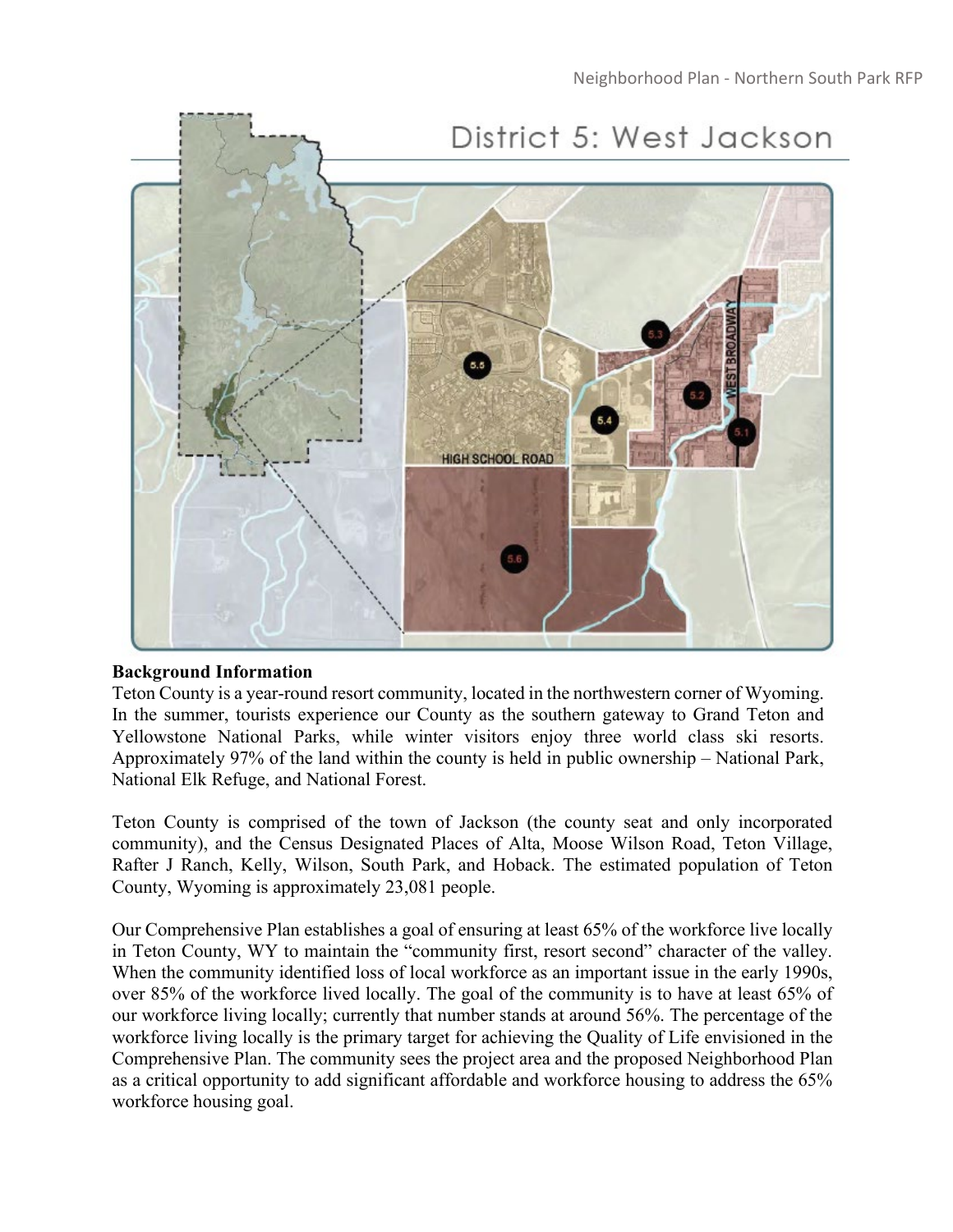#### **Scope of Work**

The final product will consist of a Plan narrative with maps, plans, sections, renderings, architectural standards, and strategies as necessary to enable the Plan to be implemented. All electronic and other plan data (preferably Adobe Creative Suite, GIS, and Microsoft Office) generated by the consultant will be provided to and become the property of the County at the end of each phase, for the purpose of reproduction, reuse, and repurposing by County staff.

The work will take place in five distinct phases to avoid delays and help the County plan more effectively in preparation for the final draft. The meeting schedule is subject to change according to needs determined by County staff in consultation with and based on suggestions or recommendations from the consultant, however the Plan is expected to be completed within eight (8) months, followed by adoption of any necessary zoning or amendments to the Land Development Regulations. Any necessary text amendments to the Land Development Regulations will be drafted by the consultant team with assistance by County staff. The work will include the active involvement of Long‐Range Planning staff to manage the project, consultant team, and coordination within all applicable Town and County departments, as well as the involvement of the County Public Information Specialist who can manage community outreach.

### **Phase One (approximately 10% of project value)**

Phase One of the project is expected to take approximately one month and span the project kickoff, Steering Committee identification, and document review.

- 1. Internal Kick-Off Meeting: The consultant will meet with County staff who will present the general idea and scale of the project elements and mission. A project timeline will be developed outlining the steps of the process. The details of the scope of work, plan elements, and engagement process may be refined at this meeting.
- 2. Steering Committee Identification: Planning staff will assist in identification of the appropriate Steering Committee to be established to provide project oversite. Committee members will be selected by the Town and County elected officials. The committee will include no more than 5-7 community representatives representing a diversity of community interests, including two landowner representatives, one from each property owner. The purpose of the committee will be to assist the consultant team and staff with overall project direction and guidance. The Steering Committee will provide input to staff and the consultant during the plan development process, to identify community issues and provide initial feedback on possible solutions. The Steering Committee will not include members of the Teton County Board of County Commissioners or Jackson Town Council. County, Town, and Joint Long-Range Planning staff will work with and support the committee but will not be Steering Committee members. The Steering Committee will not make any recommendations to decision-makers as a group during any portion of the process.
- 3. Stakeholder Identification: The Steering Committee along with staff will identify appropriate stakeholders representing a broad array of community interest to be interviewed with a minimum of 9 and maximum of 15 stakeholders to be selected.
- 4. Stakeholder Interviews: Stakeholders will be interviewed by the consultant to understand what goals, ideas, or concerns they have for the project area. The setting and format of these interviews may be flexible, and may not be completed in this phase, depending on the schedules and needs of those involved.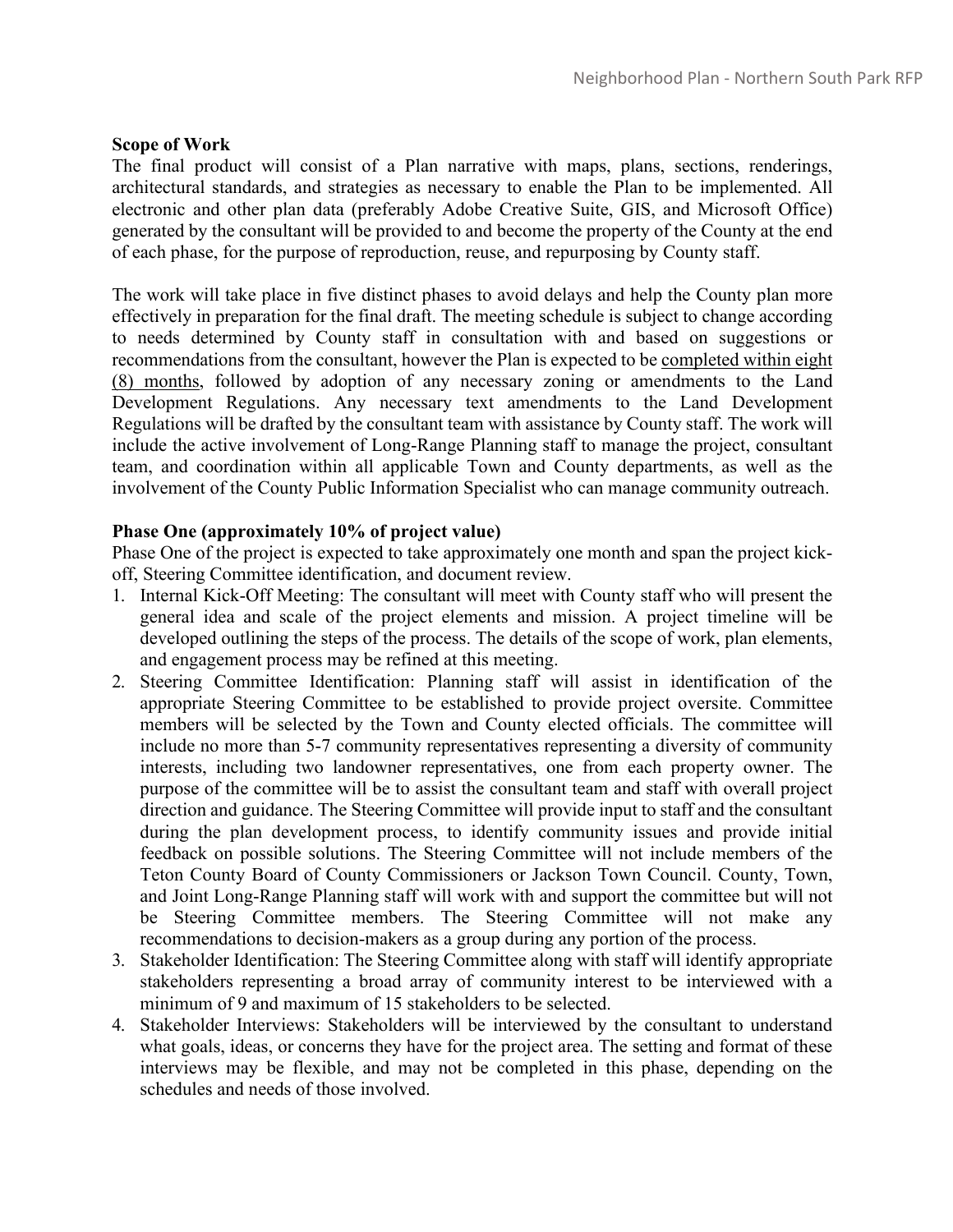- 5. Data Collection and Review of Existing Documents: This portion of the project will establish a baseline of information on existing conditions of the area. This includes the physical conditions above and below grade, social, demographic, and economic conditions, and documentation of the range of pressures driving new development, as well as the impact that development in this area is expected to have on the local and regional environment and transportation system. Existing conditions information will be collected from a variety of sources, including current Town and County baseline information, previous planning studies and documents, and physical observation. Information to be reviewed and assessed includes, but is not limited to the following:
	- a. Existing plans for the project area, including any plans for circulation and development envisioned for the area
	- b. Existing zoning, easements, or restrictions as they pertain to project areas and surrounding area
	- c. Zoning analysis, build‐out analysis, and infrastructure analysis
	- d. Environmental analysis
	- e. Traffic data as it pertains to the larger project area
	- f. Utility plans, existing and proposed
	- g. Comprehensive Plan sub-area plans
	- h. Market analyses and demographic data, including any projections
	- i. Any constraints mapping conducted by others
	- j. Affordable Workforce Housing studies and plans
	- k. Pathways Master Plan

# **Phase Two (approximately 20% of project value)**

Phase Two of the project will consist of two parts.

- 1. Analysis and Evaluation: The documents collected in the data collection and review step of Phase One will be analyzed and evaluated for how they will impact the development of the plan and supporting regulations. Existing conditions for topics including traffic and natural resources will be analyzed to identify "hot spots" that need attention. The physical constraints of the existing conditions will be documented, including traffic conditions, environmental resources, easements, infrastructure, views, etc.
- 2. Public Orientation: This first public meeting led by the consultant (in person or digital, to be determined) will offer the opportunity for presentation of the results of the data collection and analysis/evaluation effort and will outline the expectations/goals of the Plan to set the stage for conceptual development. The primary goal of the meeting will be to establish an "educational baseline" for the Steering Committee and the public so there is a common understanding of the goals and the process. This meeting is intended to explain the project and establish a shared community understanding of the purpose, process, roles, and opportunities for community involvement. Analysis of existing physical conditions and background information on place‐making and urban design concepts will be presented by the consultant and will provide community members the opportunity to ask questions and gain further understanding. The primary outcome of this meeting is to set the process framework for the course of the planning process and design work, and clearly establish the necessary feedback loops for public input.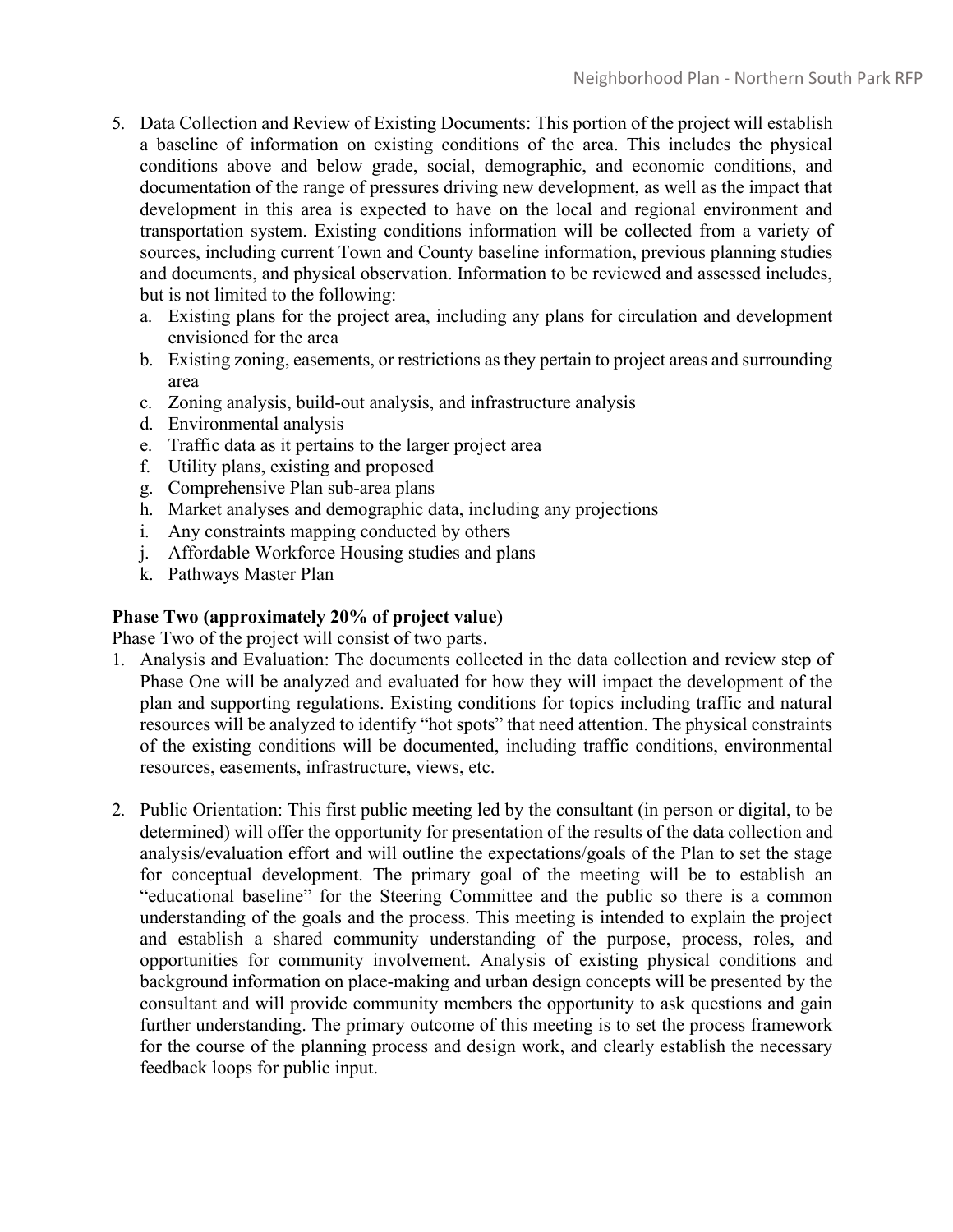The consultant will also facilitate discussion among the participants to determine additional issues and opportunities for the plan, drilling down into the trade‐offs of the question of "what makes a place livable?" with the goal of reaching a consensus around an initial framework for the future design work.

Additional meetings, interviews, and discussions can be facilitated by County staff as needed. The consultant team should conclude Phase Two with sufficient understanding and explanatory materials to support the development of plan alternatives in Phase Three, including a solid understanding of the community's values and expectations for this area.

# **Phase Three (approximately 40% of project value)**

The third phase is defined by the development of a minimum of three (3) alternative development scenarios by the consultant working closely with the Steering Committee and staff. In addition, the consultant will analyze a No Action alternative based upon existing zoning. Each scenario will include an explanation of how the alternative is able to meet the vision for the area, establish the urban design framework, and identify potential land use patterns with varying density, layout and affordability options. Specific issues to be addressed by all alternatives will include, but are not necessarily limited to the following:

- a. Defined Project Goals and Objectives
	- Points of conflict among community desires, with possible design adjustments or policy tools to enable the project to reach overarching goals, or clarification of the trade‐offs necessary to achieve specific interests.
- b. Density, use, and other potential zoning standards based on either existing Complete Neighborhood zone districts, such as the new Town zoning, or the creation of new zones to address the specific goals and needs of Subarea 5.6
- c. Affordability Options and Analysis
- d. Job Generation Analysis
- e. Market Analysis and Projected Population
- f. Fiscal Impacts to the County, Town, and future residents
- g. Site design and general bulk and scale characteristics
- h. Multi-modal transportation connectivity and traffic impacts
	- Pedestrian and bicycle connections to adjacent and regional community amenities and facilities;
		- Walkability of the area, with an eye toward increasing pedestrian safety within the development and at the surrounding connector roadways;
		- Bike-ability of the area, including evaluation of measures such as shared lanes/shared bicycle paths, dedicated bike lanes or routes, or off‐street facilities, as well as a combination of those strategies aimed at integrating bicycle mobility into the greater region as a viable alternative;
		- Traffic impacts associated with the larger area, and connectivity analysis served by multiple redundant facilities and non‐vehicular modes; traffic impacts analysis will include a projection and comparison of Vehicle Miles Traveled (VMT) for each design alternative, including measures to reduce VMT
		- Ability to integrate transit service into the study area
	- Standards for connecting developments within Subarea 5.6 even when done by different landowners and at different times;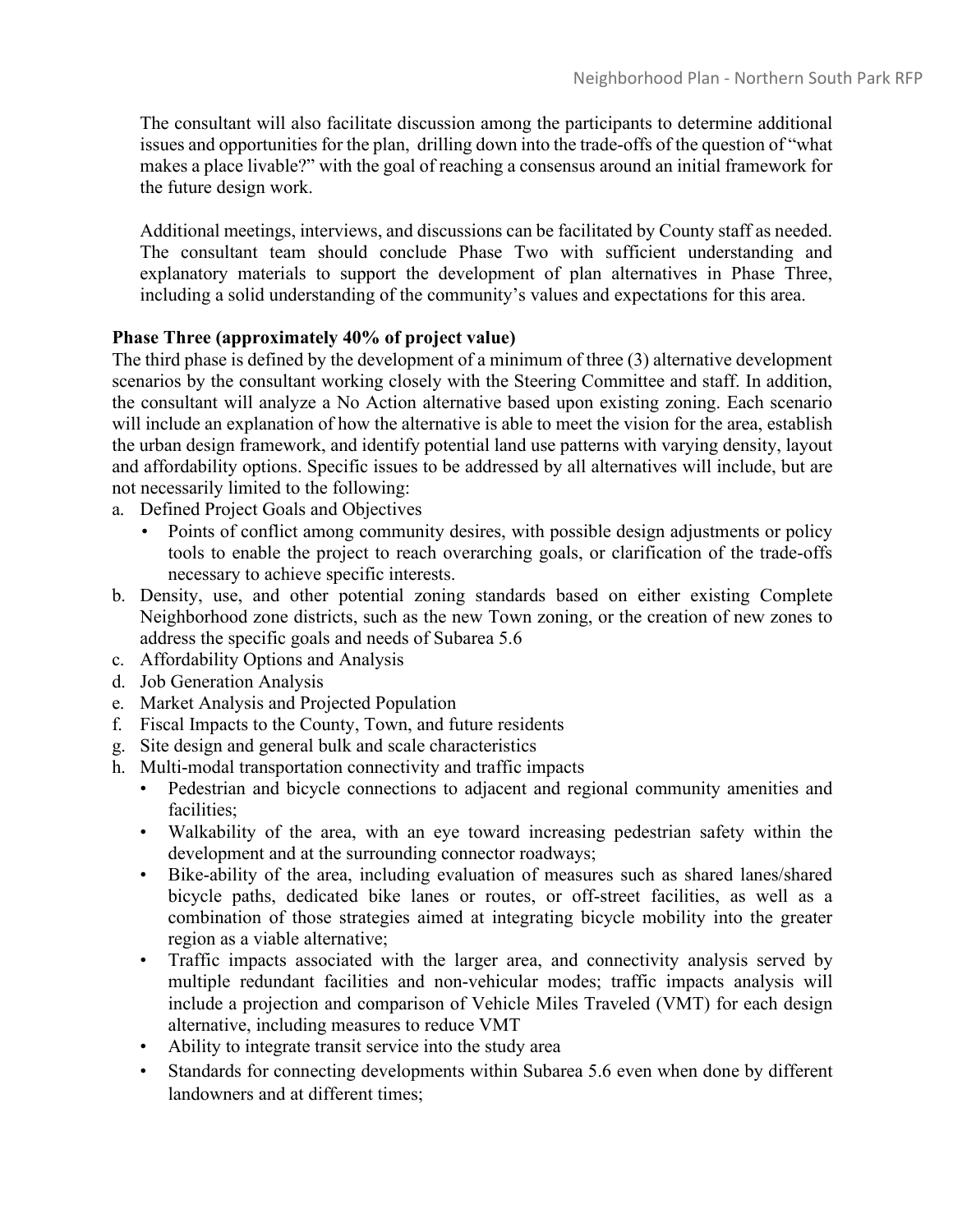- i. Community amenities and services (parks, schools, playgrounds, open space, etc.)
- j. Infrastructure (drinking water, sewer, storm water drainage, electricity, natural gas, etc.)
- k. Environmental impacts
- l. Neighborhood commercial and community institutional needs analysis
- m. Implementation of Comprehensive Plan values
- n. Community and stakeholder engagement and participation
- o. Sustainability elements and open space conservation

Alternatives Presentation and Public Input: The consultant will lead at least two (2) public) presentations (in person or digital, to be determined) of the alternatives developed. The presentation should cover all elements of the alternatives described above including planning, transportation, economic, and environmental proposals, as well as other development standards. Three-dimensional (3D) renderings will be used in addition to plan drawings and statistical documents to enable all participants to visualize and provide comment on the alternatives. The public will be given an opportunity to provide input on the alternatives to inform which alternative, or combination of alternatives should be advanced to complete the Plan. This process will be transparent with all community members having opportunity for input into their preferred alternative(s).

# **Phase Four (approximately 20% of project value)**

Phase Four of the project involves the development of a draft Adoption Plan by the consultant.

- 1. Draft Plan: Specific issues to be addressed in the plan will include, but not necessarily be limited to, those listed above in Phase 3 (alternative(s) development). In addition, the plan will include Policy recommendations for land use and zoning revisions or other amendments and resources necessary to implement the plan.
- 2. Steering Committee and Staff Review: The consultant will meet with the Steering Committee and staff to review the plan. The consultant will incorporate comments and edits consistent with the overall goal and complete draft Adoption Plan for release to the public for review.

#### **Phase Five (approximately 10% of project value)**

The fifth and final phase would consist of at least three (3) public meetings.

- 1. Public Unveiling. A meeting unveiling of the Adoption Draft Plan to the public, with opportunity for public input will be presented by the consultant (in person or digitally, to be determined) and posted online.
- 2. Joint Planning Commissions. A similar presentation by the consultant at a Joint or separate Planning Commission meeting(s) will provide the Adoption Draft Plan to the Town and County Planning Commissions for recommendation. The Commissions could choose to make one recommendation or separate recommendations as they desire.
- 3. Board of County Commissioners and Town Council.
	- The County and Town elected officials will meet jointly for a Plan presentation by the consultant, review of public comment, a question and answer session and initial discussion.
	- The Town will meet individually to review the entire Plan to provide the County direction on connection to Town infrastructure including but not limited to Municipal sewer, water, storm sewer, transportation network, and other infrastructure. In making this determination the Town will consider all aspects of the Plan and provide the County a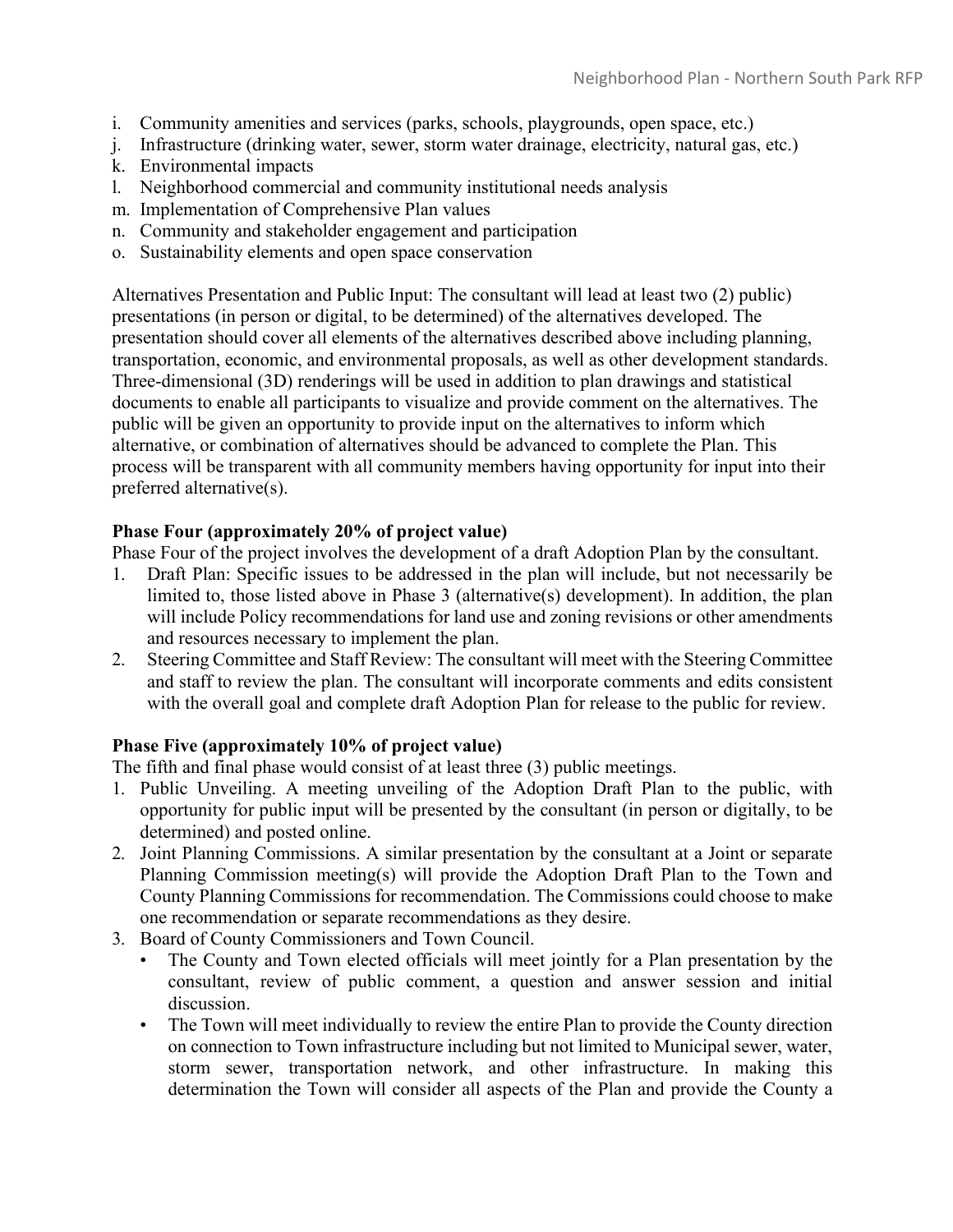detailed explanation/analysis for the basis of its decision on connection to Town infrastructure.

- The County will meet individually to consider acceptance of the Plan based upon Town and public input.
- 4. Project Close‐Out. Digital delivery of all files and images created for or used in the Neighborhood Plan and a de‐brief with the staff.

# **Plan Elements and Deliverables**

The following elements will be required as part of the project, along with all review elements listed in the project Phases portion of the scope above. The plan development and refinement process should be completed within eight (8) months from signing of a contract. It is anticipated all five phases, including review and acceptance by elected officials, should be completed within 8-10 months.

- 1. Defined Project Goals and Objectives
- 2. Density and land use maps and zoning
	- Future land use analysis, required building and/or structural elements, streetscape details, drainage and landscape design, and utility upgrades if necessary
- 3. Residential Affordability Analysis and Requirements
- 4. Job Generation Analysis
- 5. Market Analysis and Projected Population
- 6. Fiscal Impacts to the County, Town, and future residents
- 7. Site design and general bulk and scale characteristics
	- 2D fully colored/rendered illustrative master plan of the entire district at full build-out.
	- 3D images at eye/street level, including before and after visualizations of proposed network and streetscape changes.
	- 3D massing model (can be digital)
- 8. Multi-modal transportation connectivity and traffic plan
- 9. Community amenities and services plan (parks, schools, playgrounds, open space, etc.)
- 10. Infrastructure requirements and recommended upgrades (drinking water, sewer, drainage, electricity, etc.)
- 11. Environmental impact analysis
- 12. Development phasing plan for buildout of Subarea 5.6
- 13. Summary of the community and stakeholder engagement and participation

14. Policy recommendations for land use and zoning revisions or amendments, necessary to implement the plan. This will include the consultant drafting all necessary Land Development Regulation Text and Map Amendments necessary to implement the plan for consideration by the County.

15. Sustainability elements and open space conservation

# **Procedural Elements**

The following procedural elements will be established as part of the project.

1. Billing will be submitted at the completion of each phase of work. The County will sign one contract with a lead consultant, and all sub-consultants will submit invoices through the lead consultant. The lead consultant will submit invoices to the County. This will be a lump sum contract; ‐ there will be no reimbursable expenses as part of this contract.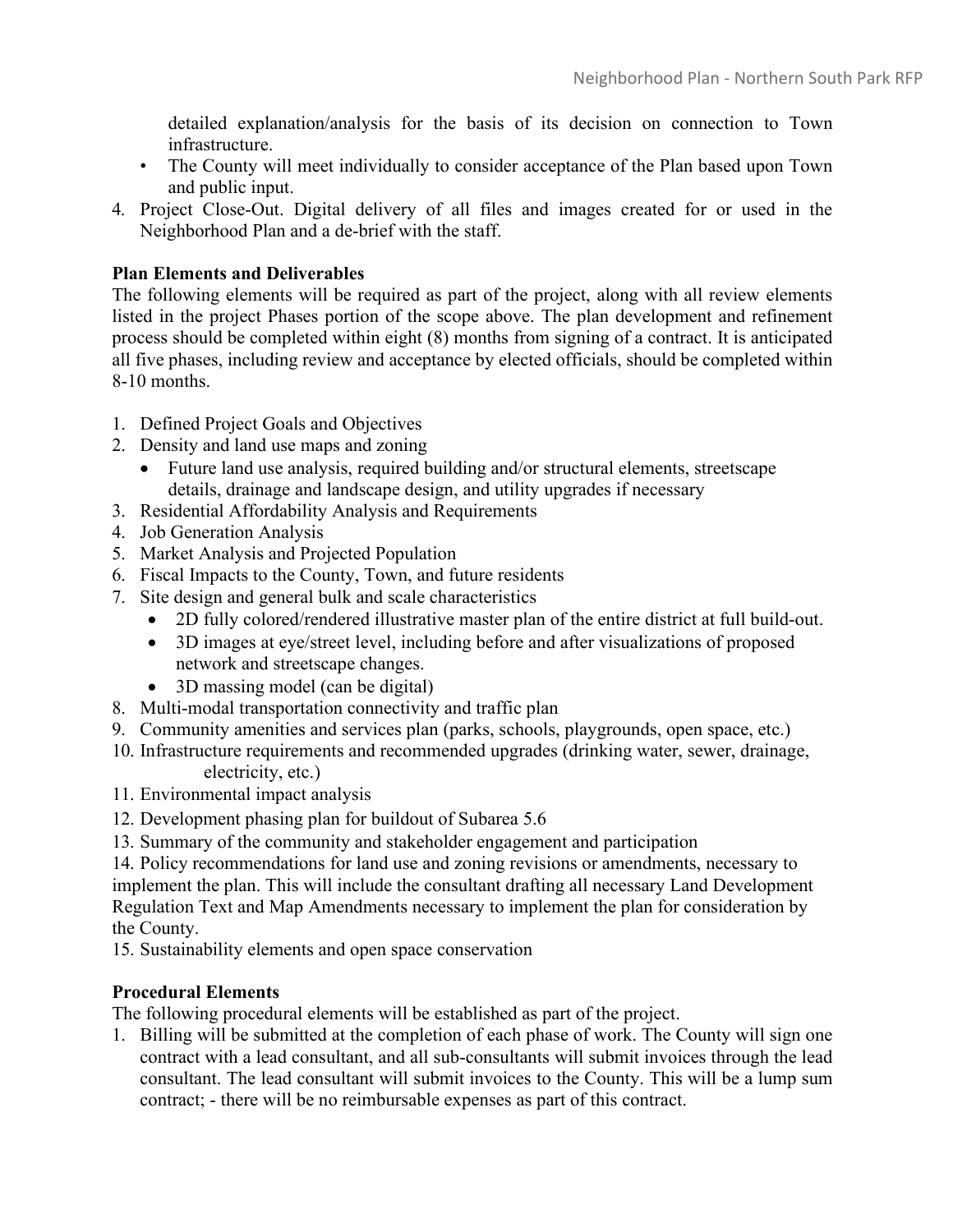- 2. Team lead attendance will be required at the Internal Kick‐Off Meeting and at all public meetings (in person or digital, to be determined). Full team attendance will be required at certain meetings along the way. All public meetings shall include video broadcasting and an opportunity for the public to participate remotely.
- 3. Mandatory bi-weekly (or more frequent as needed) progress meetings (in person or digital, to be determined) and reports.
- 4. All workshops and public meeting materials and notices will be developed, prepared, and provided in a sufficient number by the consultant. Staff will assist with the selection of meeting places or digital format, dates, and times.

# **Proposal Schedule**

| Key dates for this Request for Proposals: |                            |
|-------------------------------------------|----------------------------|
| <b>RFP</b> Issued                         | 09/21/2020                 |
| Deadline for Submitting                   | 10/9/2020 by 12:00 PM (MT) |
| Questions to RFP                          |                            |
| Proposals Due                             | 10/19/2019 by 4:00 PM (MT) |
| Anticipated Award of Bid                  | 11/2/2020                  |
| <b>Estimated Contract Award</b>           | 11/17/2020                 |
| and Commencement Date                     |                            |
| <b>Estimated Contract Completion Date</b> | 09/30/2021                 |

# **Questions**

Questions are due 10/9/2020 by 12:00 PM (MT) to be submitted through the Teton County www.PublicPurchase.com portal, to ensure that all potential consulting teams can see the question and answer.

# **SUBMITTAL CONTENT QUALIFICATIONS**

# **Comparative Evaluation Criteria**

The Comparative Evaluation Criteria set forth in this section of the RFP shall be used to evaluate responsible and responsive proposals.

All proposals will be reviewed by an evaluation committee composed of employees and elected or appointed representatives of the County and Town. Final selection will be based upon the evaluators' analysis of the information and materials required under the RFP and provided by the Proposers in their submissions. The evaluation committee will assign a rating/scoring of Highly Advantageous - 3, Advantageous -2 , Not Advantageous – 1, or Unacceptable - 0 to the comparative evaluation criteria.

The County will only award a contract to one responsive and responsible Proposer/Consultant. Before awarding the contract(s), the County may request additional information from the Proposer to ensure that the Proposer has the resources necessary to perform the required services. The County reserves the right to reject any and all proposals if it determines that the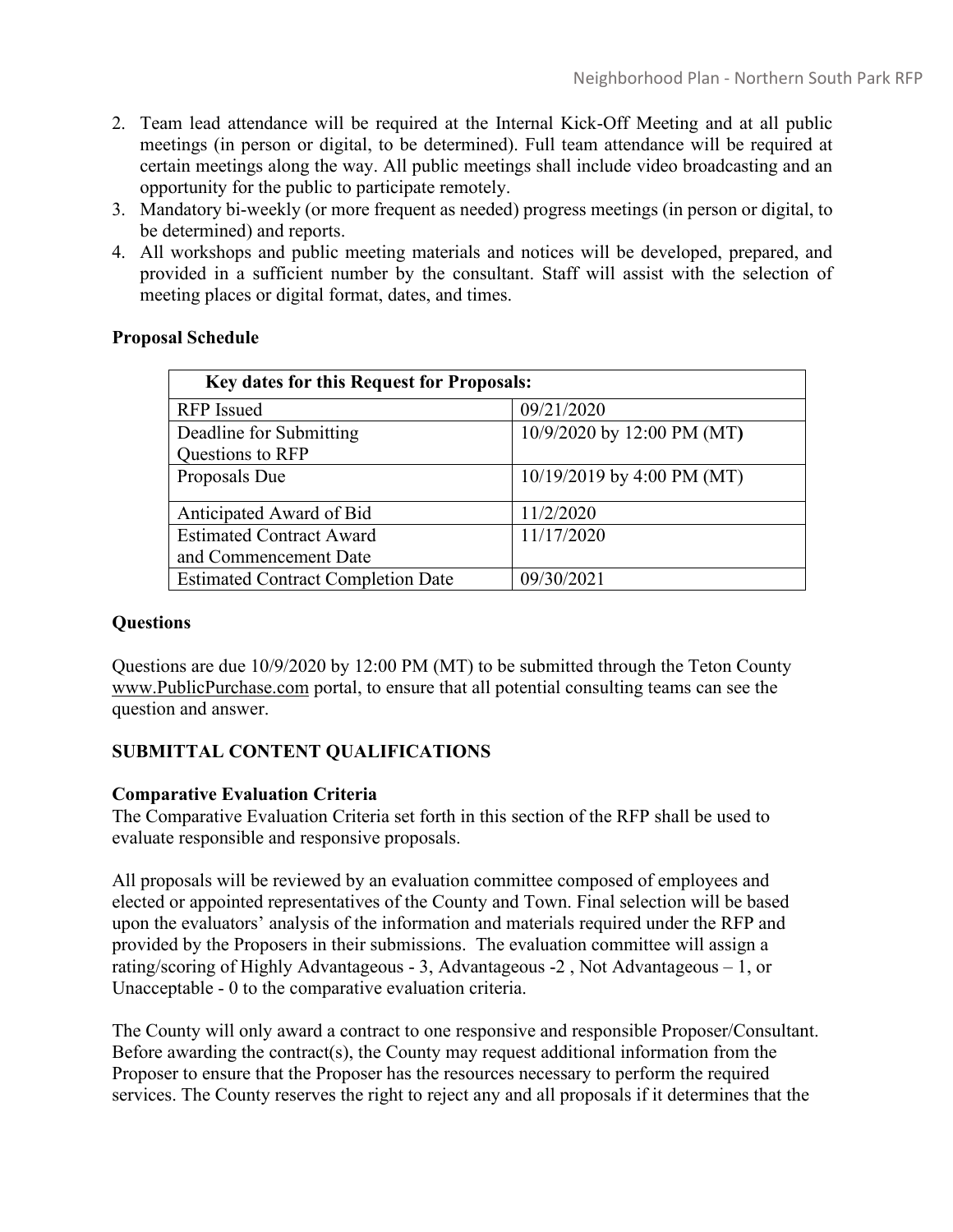criteria set forth have not been met. The Comparative Evaluation Criteria are:

| <b>Factor 1: Technical and Management Approach</b> |                                                                                                                                                                                                                    |
|----------------------------------------------------|--------------------------------------------------------------------------------------------------------------------------------------------------------------------------------------------------------------------|
| <b>Highly Advantageous</b><br>3 points             | The proposal demonstrates a comprehensive understanding of the<br>Statement of Work (SOW) and a thorough attention to detail. The<br>Plan is both cost effective and relevant to the County's specific<br>needs.   |
| <b>Advantageous</b><br>2 Points                    | The proposal demonstrates a moderate understanding of the<br>SOW and modest attention to detail. The Plan is not optimally<br>cost effective and lacks certain aspects of relevance to County's<br>specific needs. |
| <b>Not Advantageous</b><br>1 Point                 | The proposal lacks a comprehensive understanding of the SOW<br>and a thorough attention to detail and is neither cost effective nor<br>relevant to the County's needs.                                             |

| <b>Factor 2: Key Personnel</b>         |                                                                                                                                                                                                                                                                                                                                                       |
|----------------------------------------|-------------------------------------------------------------------------------------------------------------------------------------------------------------------------------------------------------------------------------------------------------------------------------------------------------------------------------------------------------|
| <b>Highly Advantageous</b><br>3 points | All of the personnel identified by the proposer are proven to<br>possess a high level of relevant experience and expertise that<br>provides a high level of confidence that the consultant will<br>successfully perform the scope outlined herein. Resumes are<br>included in the proposal for all proposed personnel.                                |
| <b>Advantageous</b><br>2 Points        | Most of the personnel identified by the proposer are proven to<br>possess a high level of relevant experience and performance.<br>Resumes are included in the proposal for most of the proposed<br>personnel. Some of these proposed personnel show an adequate<br>level of relevant experience to successfully perform the scope<br>outlined herein. |
| <b>Not Advantageous</b><br>1 Point     | Relatively few of the personnel identified by the proposer are<br>proven to possess an adequate level of relevant experience.<br>Resumes are not included for most of the proposed staff.                                                                                                                                                             |
| <b>Factor 3: Placemaking</b>           |                                                                                                                                                                                                                                                                                                                                                       |
| <b>Highly Advantageous</b><br>3 points | The proposal illustrates significant design skill, and a proven<br>ability to create a sense of community and place.                                                                                                                                                                                                                                  |
| <b>Advantageous</b><br>2 Points        | The proposal illustrates moderate design skill, and a proven<br>ability to create a sense of community and place.                                                                                                                                                                                                                                     |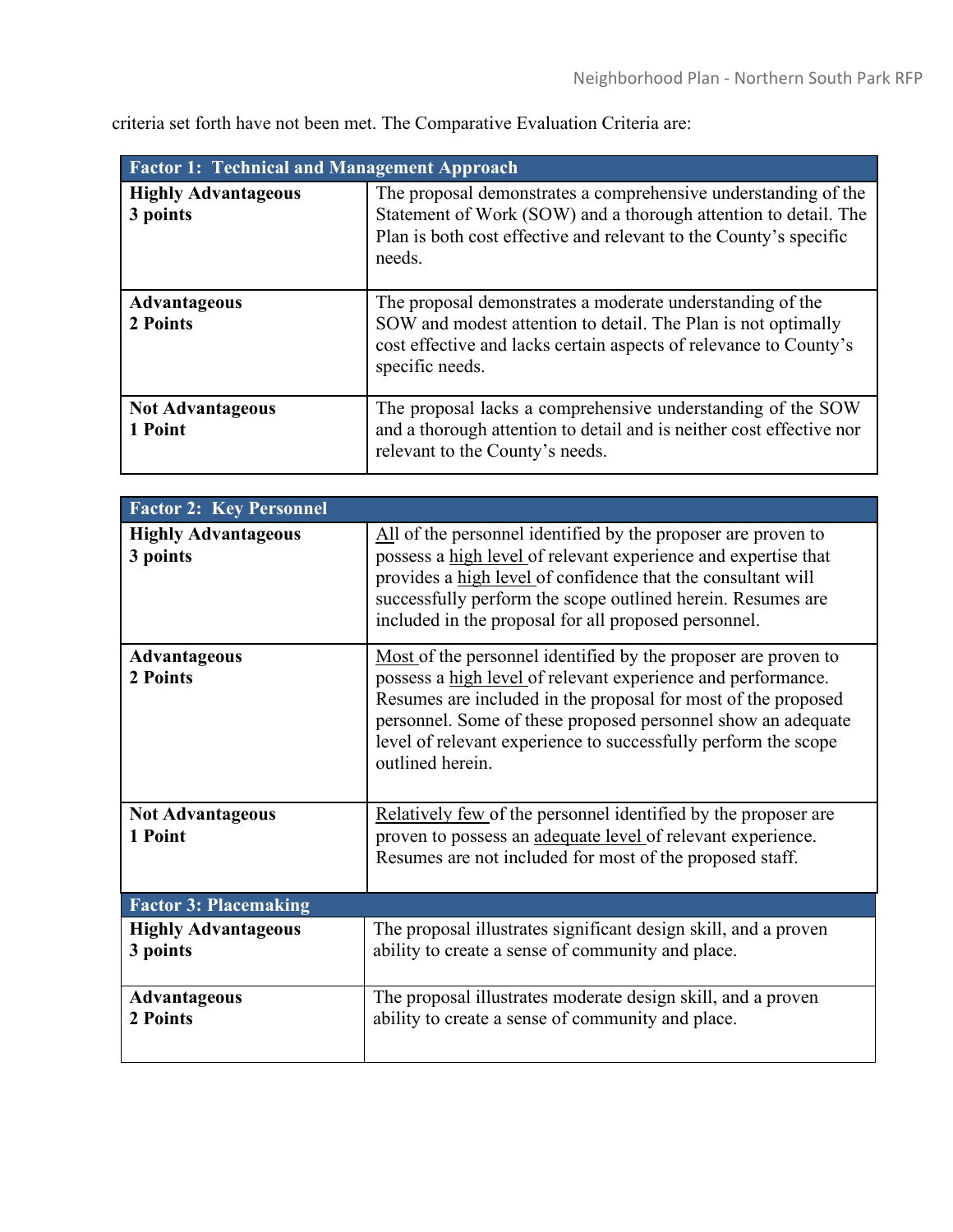| <b>Not Advantageous</b> | The proposal does not clearly illustrate design skills, or a proven |
|-------------------------|---------------------------------------------------------------------|
| 1 Point                 | ability to create a sense of community and place.                   |
|                         |                                                                     |
|                         |                                                                     |

| <b>Factor 4: Affordable and Workforce Housing</b> |                                                                                                                                                                           |
|---------------------------------------------------|---------------------------------------------------------------------------------------------------------------------------------------------------------------------------|
| <b>Highly Advantageous</b><br>3 points            | The proposal demonstrates a sophisticated understanding of<br>strategies to ensure the permanent affordability and a variety of<br>housing types within the neighborhood. |
| <b>Advantageous</b><br>2 Points                   | The proposal demonstrates some understanding of strategies to<br>ensure the permanent affordability and a variety of housing<br>types within the neighborhood.            |
| <b>Not Advantageous</b><br>1 Point                | The proposal demonstrates no understanding of strategies to<br>ensure the permanent affordability and a variety of housing<br>types within the neighborhood.              |

| <b>Factor 5: Relevant local and regional intelligence</b> |                                                                                                                                                           |
|-----------------------------------------------------------|-----------------------------------------------------------------------------------------------------------------------------------------------------------|
| <b>Highly Advantageous</b><br>3 points                    | The proposal demonstrates a clear and thorough understanding<br>of applicable market conditions and development pressures in<br>a rural resort community. |
| <b>Advantageous</b><br>2 Points                           | The proposal demonstrates some understanding of applicable<br>market conditions and development pressures in a rural resort<br>community.                 |
| <b>Not Advantageous</b><br>1 Point                        | The proposal does not demonstrate an understanding of<br>applicable market conditions and development pressures in a<br>rural resort community.           |

| <b>Factor 6: Workshop/Charrette based planning</b> |                                                                                                                                                                                                                                                                                 |
|----------------------------------------------------|---------------------------------------------------------------------------------------------------------------------------------------------------------------------------------------------------------------------------------------------------------------------------------|
| <b>Highly Advantageous</b><br>3 points             | The proposal demonstrates extensive experience (at least five<br>years of successful work) in managing a community<br>engagement process dealing with elected officials, community<br>advocates and advisory committees, local and regional<br>businesses, and resident groups. |
| <b>Advantageous</b><br>2 Points                    | The proposal demonstrates experience (from three to five<br>years of successful work) in managing a community<br>engagement process dealing with elected officials,<br>community advocates and advisory committees, local and<br>regional businesses, and resident groups.      |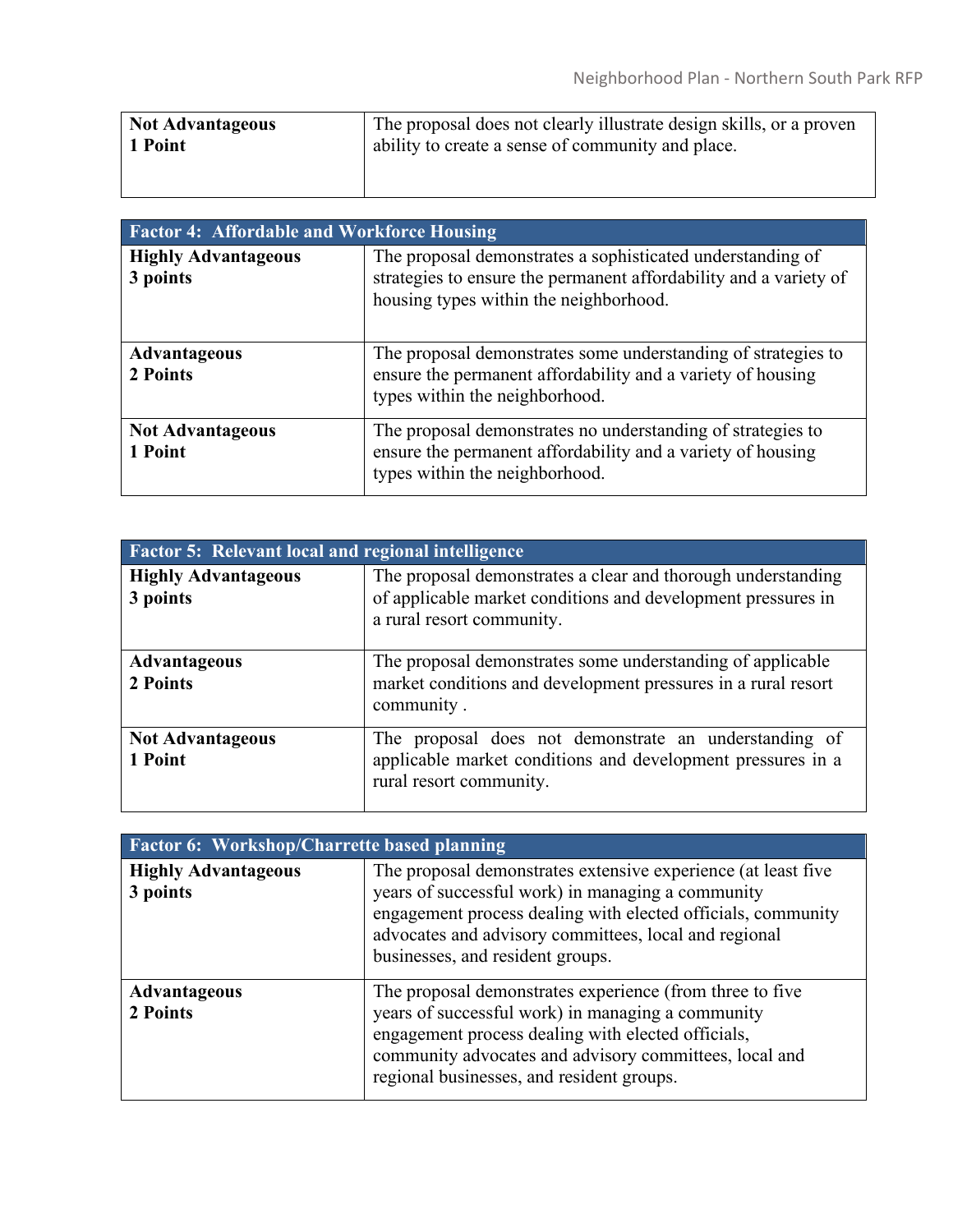| <b>Not Advantageous</b> | The proposal demonstrates less than three years of experience |
|-------------------------|---------------------------------------------------------------|
| 1 Point                 | in managing a community process dealing with elected          |
|                         | officials, community advocates and advisory committees,       |
|                         | local and regional businesses, and resident groups.           |

| <b>Factor 7: Relevant experience with context</b> |                                                                                                                                                                                                                          |
|---------------------------------------------------|--------------------------------------------------------------------------------------------------------------------------------------------------------------------------------------------------------------------------|
| <b>Highly Advantageous</b><br>3 points            | The proposal demonstrates extensive experience (at least five<br>recent projects) with successful plans produced for study areas<br>comparable in scale and complexity.                                                  |
| <b>Advantageous</b><br>2 Points                   | The proposal demonstrates experience (from three to five recent<br>projects) with successful plans produced for a study area<br>comparable in scale and complexity.                                                      |
| <b>Not Advantageous</b><br>1 Point                | The proposal demonstrates fewer than three examples of a<br>successful plan produced for a study area comparable in scale<br>and complexity.                                                                             |
|                                                   | Factor 8: Experience with multi-modal transportation solutions.                                                                                                                                                          |
| <b>Highly Advantageous</b><br>3 points            | The proposal demonstrates significant understanding of the<br>challenges faced by multi-modal transportation solutions,<br>successfully incorporating pedestrian and bicycle-friendly<br>transit-oriented neighborhoods. |
| <b>Advantageous</b><br>2 Points                   | The proposal demonstrates understanding of the challenges<br>faced by multi-modal transportation solutions, successfully<br>incorporating pedestrian and bicycle-friendly transit-oriented<br>neighborhoods.             |
| <b>Not Advantageous</b><br>1 Point                | The proposal does not demonstrate understanding of the<br>challenges faced by multi-modal transportation solutions,<br>successfully incorporating pedestrian and bicycle-friendly                                        |

| <b>Factor 9: Securing community benefits through advantageous development</b> |                                                                                                                                                                                                                                                                                                                                         |
|-------------------------------------------------------------------------------|-----------------------------------------------------------------------------------------------------------------------------------------------------------------------------------------------------------------------------------------------------------------------------------------------------------------------------------------|
| <b>Highly Advantageous</b>                                                    | The proposal demonstrates deep understanding of the challenges                                                                                                                                                                                                                                                                          |
| 3 points                                                                      | facing municipalities as they pursue future development through                                                                                                                                                                                                                                                                         |
|                                                                               | up-zoning undeveloped areas that could potentially secure<br>community benefits, and offers a framework or suggestions for<br>creative strategies, especially in the creation of public open<br>space, and affordable lower- and middle-income (missing<br>middle) housing for local residents and long term costs to the<br>community. |